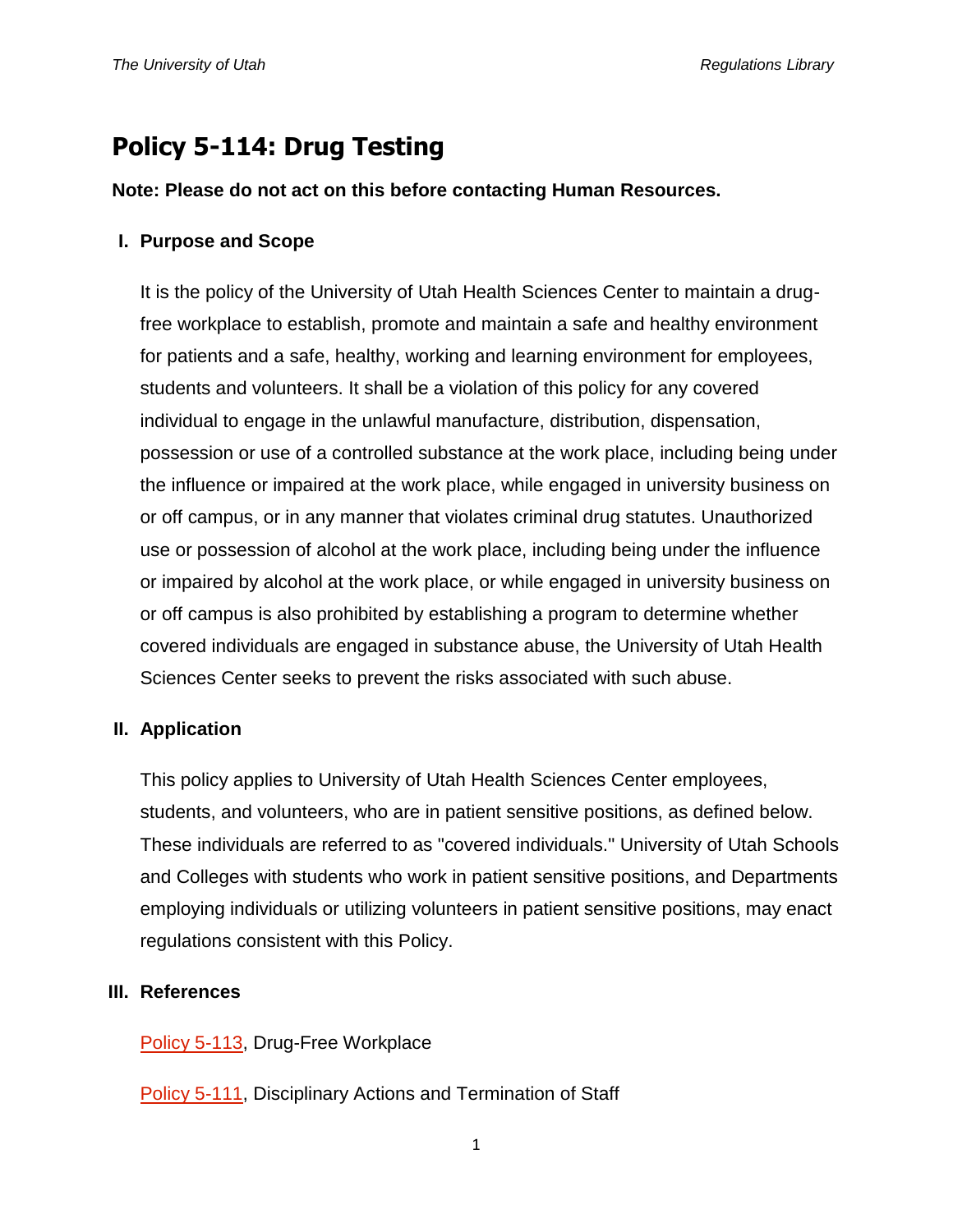[Policy 5-210,](http://regulations.utah.edu/human-resources/5-210.php) Non-Discrimination and Staff Grievance

[Policy 6-316,](http://regulations.utah.edu/academics/6-316.php) Code of Faculty Responsibility

[Policy 6-400,](http://regulations.utah.edu/academics/6-401.php) Code of Student Rights and Responsibilities

Federal Law Drug-Free Workplace Act of 1988

Federal Law Drug-Free Schools & Communities Act Amendments 1989

Relevant employee definitions are defined in [Policy 5-001.](http://regulations.utah.edu/human-resources/5-001.php)

# [Tobacco Free Campus Guidelines](http://regulations.utah.edu/administration/guidelines_3/tobaccoFree.php)

## **IV. Definitions**

- A. Controlled Substance: any controlled substance in schedules I through V of Section 202 of the Controlled Substance Act (21 U.D.V. 812):
- B. Criminal Drug Statute: any criminal drug statute regarding the manufacture, distribution, dispensation, use or possession of any controlled substance.
- C. Drug Recognition Coordinator: A person trained to identify and recognize drug and alcohol impairment.
- D. Drug Test: urine testing, oral swab, or other similarly minimally invasive test for the presence of controlled substances or their metabolites. Breath testing for alcohol. Medical Review Officer (MRO): a licensed physician with knowledge of substance abuse disorders employed or utilized to interpret drug test results.
- E. Patient Sensitive Position: U of U Health faculty and staff in positions involving patient contact, patient diagnostic or therapeutic functions, research patient/participant contact, or positions in which the individual works in or has job-related access to patient care areas.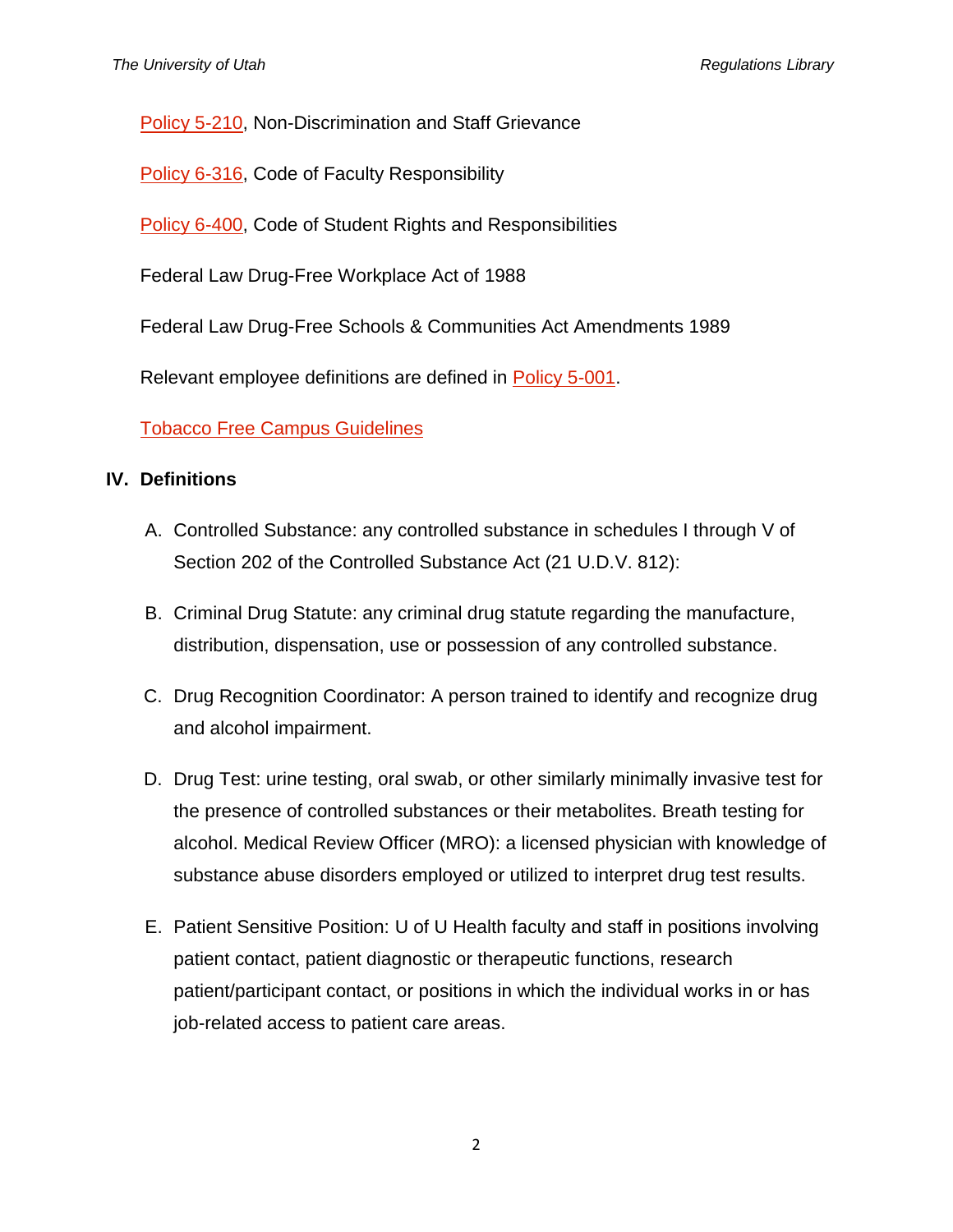#### **V. Grounds for Testing**

- A. Applicant Testing: A drug test may be administered to covered individuals (employees, volunteers, students), applying for patient sensitive positions, once the applicant has received a conditional offer of employment, agreement of service, or admission. Individuals transferring to a patient sensitive position may be tested prior to transfer.
- B. Reasonable Suspicion: A drug test may be administered to a covered individual when a supervisor and/or designee, after consulting with a Drug Recognition Coordinator, concludes, after reviewing the facts and circumstances, that it is more likely than not the covered individual has engaged in conduct that violates this policy. Reasonable suspicion of drug and/or alcohol use may be based on: (1) observable phenomena, such as direct observation of drug use or possession and/or the physical symptoms of being under the influence of a drug or alcohol; (2) a pattern of abnormal conduct or erratic behavior; (3) information provided by reliable and credible sources regarding the covered individual's violation of this policy; or (4) newly discovered evidence that the employee tampered with a previous drug test. All employees tested under this provision shall be placed on paid administrative leave pending the results and review of the drug test by the designated management official. Tested volunteers and students will be temporarily relieved from service.
- C. Drug Loss or Diversion Event: A drug test may be administered when a drug loss and/or diversion event occurs (identified and/or unexplained controlled substances and/or alcohol missing or diverted from the workplace). A supervisor may, in consultation with the Drug Recognition Coordinator, require any covered individual who had reasonable access to the controlled substances or alcohol during the time of the drug loss or diversion event to submit to a test.

3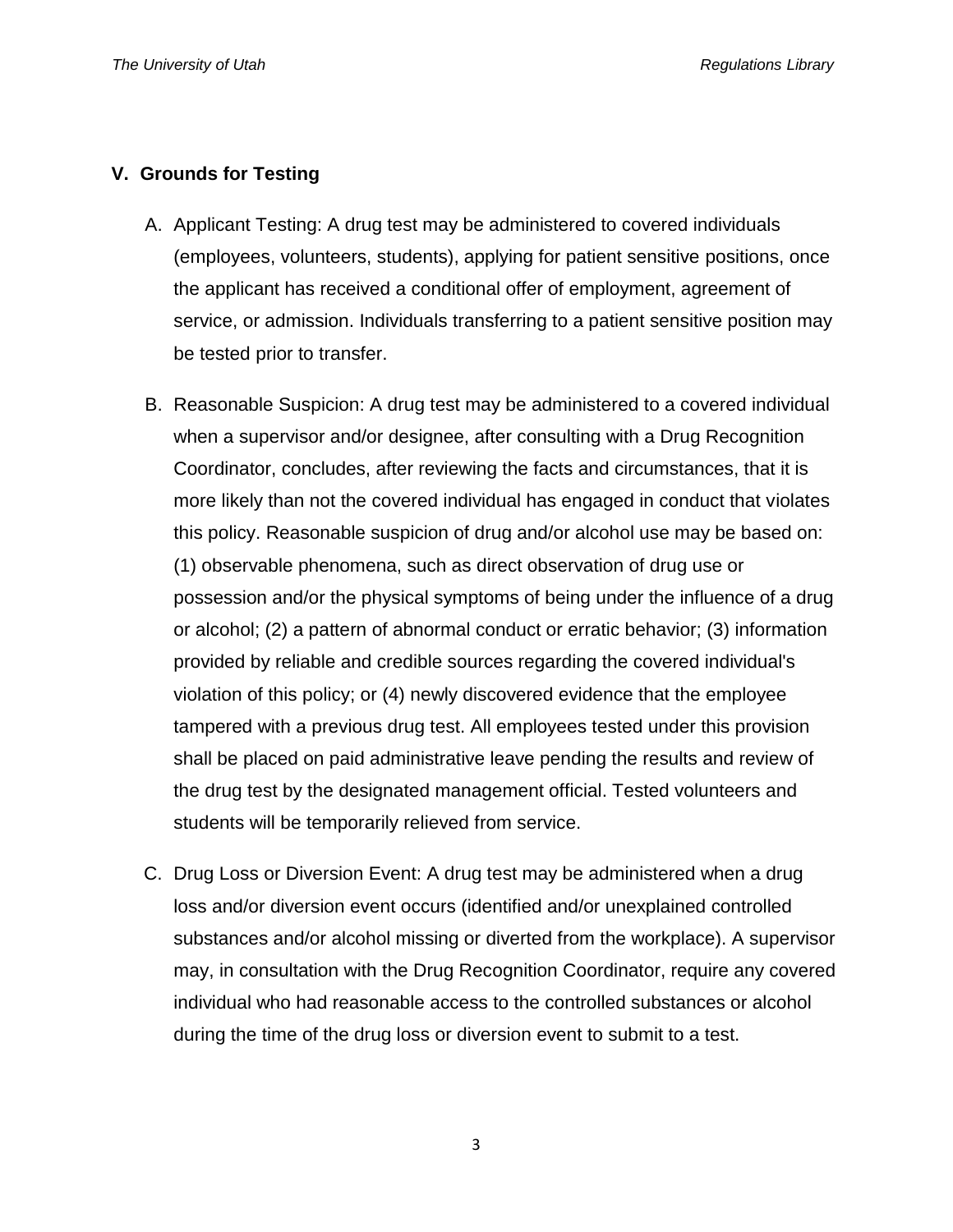- D. Return to Work Agreements: A drug and/or alcohol test may be required before a covered individual returns to work after engaging in conduct prohibited by this policy. Individuals in patient sensitive positions may be tested at random as part of a return to work agreement at the discretion of the MRO.
- E. Agency Directives: Individuals may be tested as required or requested by state or federal agencies.

## **VI. Testing Process**

At the time a conditional offer of employment, contractual service agreement, or other position is extended to the prospective employee, volunteer, or student, he/she shall be informed about the University Drug-Free Workplace Policy and the University of Utah Health Sciences Center Drug Testing Policy.

- A. Once the covered individual is scheduled for a drug test, the individual must report to a designated collection site at the scheduled time. If a prospective employee fails to report or to provide a specimen suitable for testing, the offer of employment will be withdrawn. Current employees who fail to report to the collection at the designated time or who fail to provide a specimen suitable for testing shall be deemed to have failed the test and may be placed on paid administrative leave pending an investigation. Volunteers who fail to report for testing will be immediately relieved from service and referred to the Manager of Community Outreach and Volunteer Services. Students who fail to report for testing will be referred to the Academic Dean of the student's program of study.
- B. Upon arriving at the collection site, the covered individual will be asked to sign a waiver consenting to the test. Refusing to consent to a test may disqualify an applicant from further consideration for a position and will be grounds for employee or student discipline, up to and including termination. The Procedure for sample collection shall allow privacy for the subject of the test. Storage and transportation shall be performed so as to reasonably preclude sample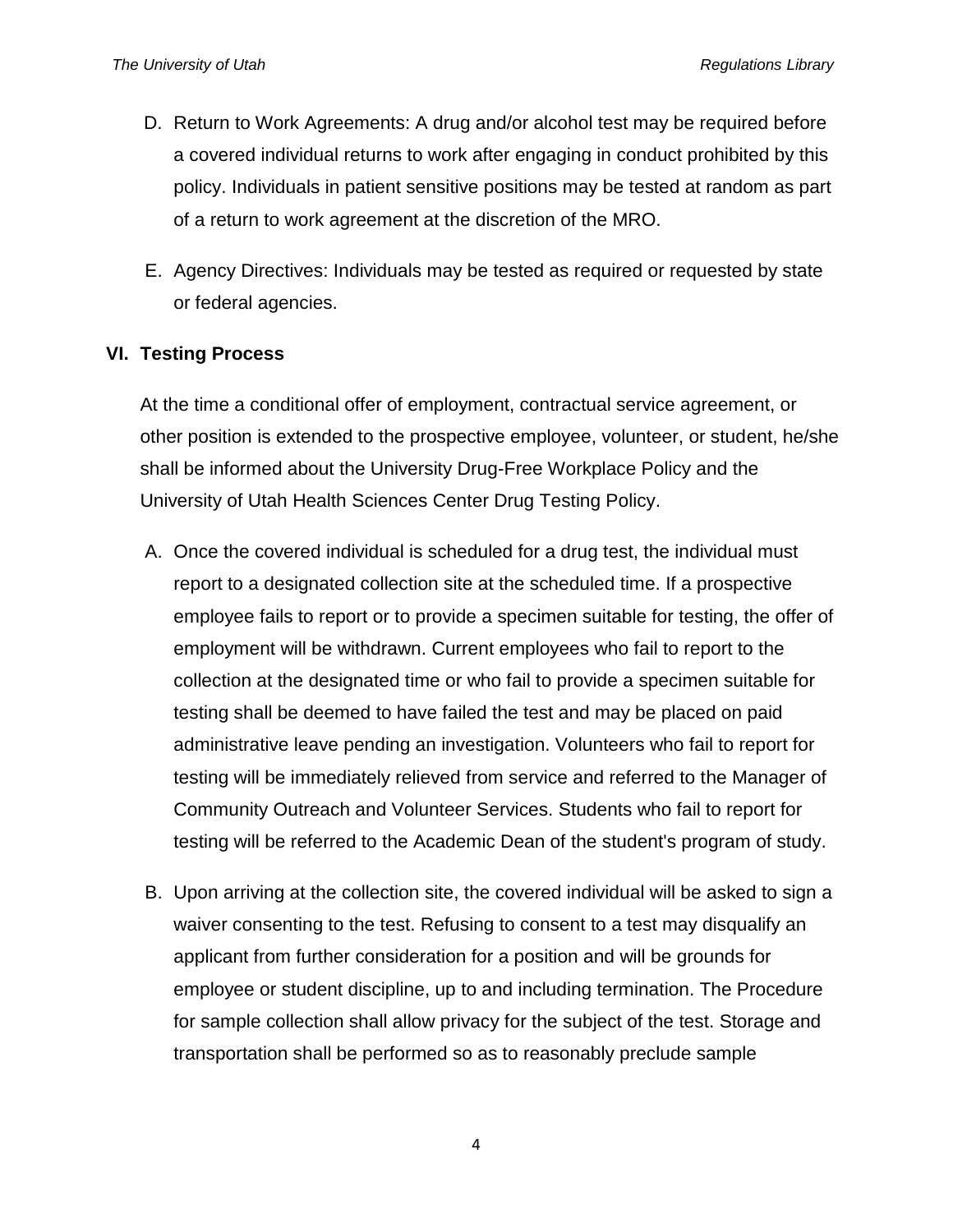contamination or adulteration. Reasonable efforts will be made to respect the dignity of the individual tested.

- C. The University of Utah shall designate a certified laboratory to perform the testing. Testing will conform to scientifically acceptable collection, identification, handling and analytical methods, including confirmation of any positive test by a method consistent with industry standards.
- D. Once the sample has been analyzed, the MRO will review and interpret each confirmed positive test to determine if there is an alternative medical explanation for the positive result. The MRO may conduct any investigation he or she deems necessary, including but not limited to interviewing the individual testing positive; reviewing the individual's medical history and medical records to determine if the positive result was caused by a legally prescribed medication, requiring proof of a legal prescription; requiring a re-test of the original specimen; and/or verifying that the laboratory report and the specimen are correct. The MRO will be required to conduct him or herself in accordance with guidelines published in the Medical Review Officer's Manual published by the Department of Health and Human Services.

## **VII. Drug Test Results**

A test is positive and the individual has therefore failed the test if the sample contains drugs and/or metabolites for which the MRO concludes there is no legitimate explanation other than the use of a prohibited drug or alcohol. In addition, refusing to take a test, failing to report to the designated area for testing, failing to provide a sample suitable for testing, and attempting to alter or tamper with the specimen will be interpreted as a failed test. *Drug test results will be reported to the Vice President of Human Resources, or his or her designee, and to the student's Academic Dean only as pass or fail. The Medical Director of the Hospital, or his or her designee, shall be notified of all individuals failing a drug test who were working at a University Hospitals & Clinics Facility at the time the test was requested.*

5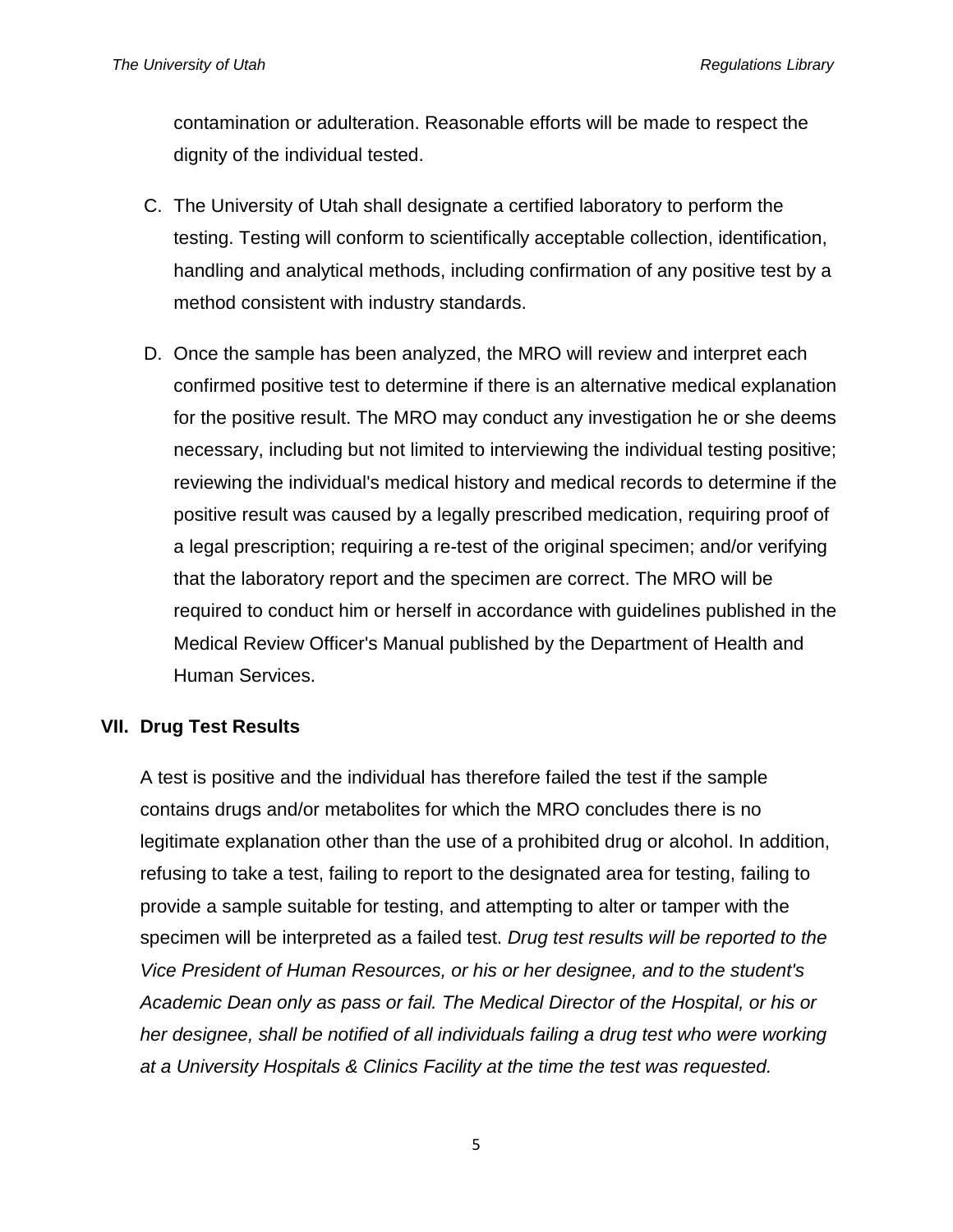- A. All information relating to the MRO's investigation, test results and subsequent substance abuse treatment shall be treated confidentially and will be placed in a file maintained by the MRO and physically separate from the employee's personnel file and the student's academic file. Personnel and academic files will include only the pass/fail result from the test and the prohibited substance resulting in a "failed" test.
- B. Within 72 hours after the covered individual has received notice of a failed test, the covered individual may request, in writing a retest of a split sample at a certified laboratory of his or her choosing. The University shall pay half of the cost of the retest. The results of the retest shall be interpreted by the MRO.

## **VIII. Disciplinary Action**

- A. Applicant/Transfers: Any offer of employment or services, including a transfer, will be revoked if an individual fails a drug test. The individual may be disqualified from employment or service for a period of 12 months from the date of the test.
- B. The employment of Staff Members in a benefits eligible position who are in their probationary period and other at-will employees as defined in [Policy 5-001:](http://regulations.utah.edu/human-resources/5-001.php) Employee Definitions, who fail a drug test, may be terminated immediately, at the discretion of the supervisor, in consultation with Human Resources.
- C. Employees who are not at-will employees as defined in [Policy 5-001:](http://regulations.utah.edu/human-resources/5-001.php) Employee Definitions, who fail a drug test, shall be placed on paid administrative leave pending an investigation. Further action will be based on the results of the investigation and existing University Policies and Procedures. A failed test may result in termination in accordance with [Policy 6-316](http://regulations.utah.edu/academics/6-316.php) (faculty), or [Policy 5-111](http://regulations.utah.edu/human-resources/5-111.php) (staff).
- D. Volunteers failing a drug test pursuant to this policy will be immediately relieved from service pending an investigation by the manager of the department to

6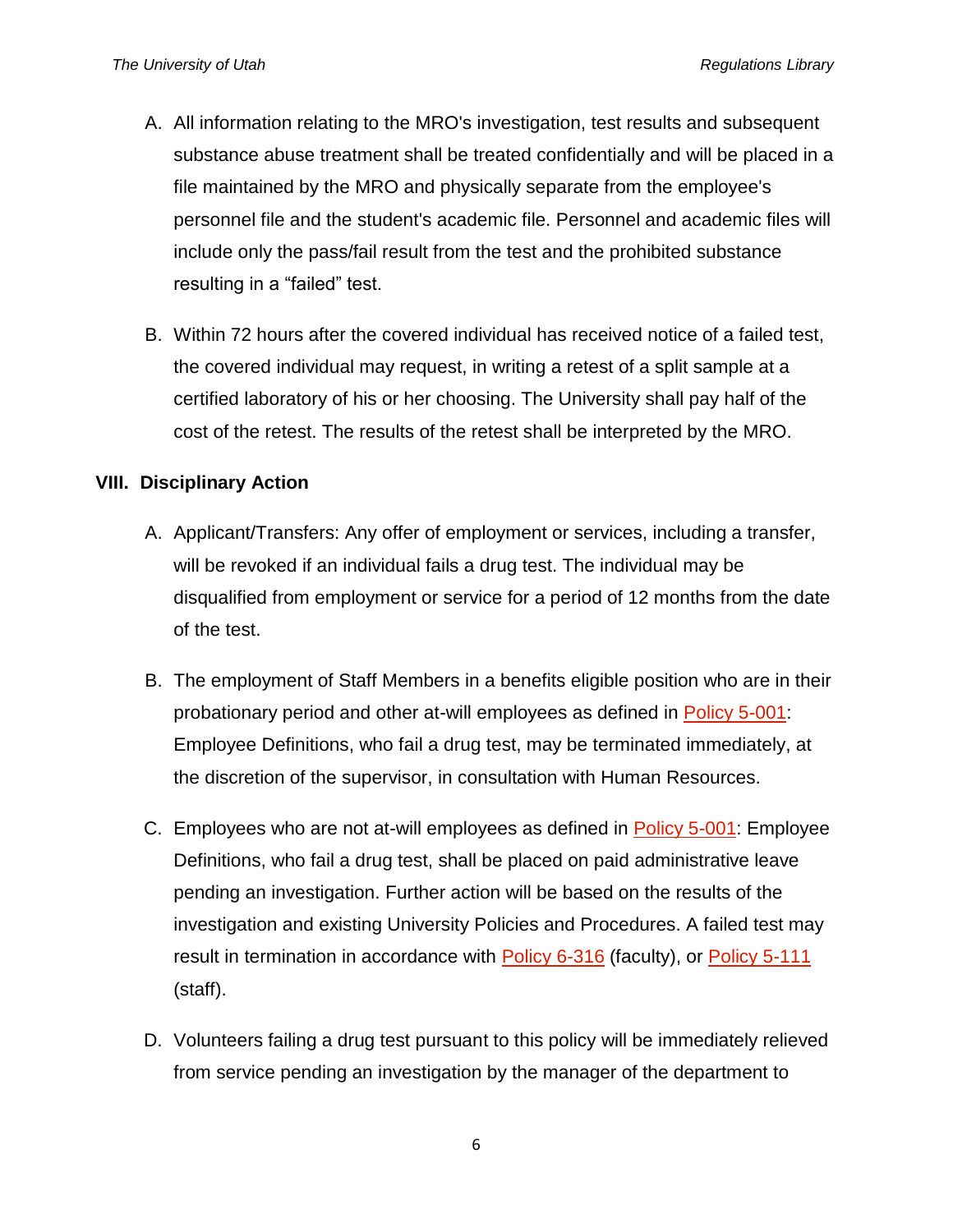which the volunteer reports. A failed test may result in disqualification of service for a period of 12 months from the date of the test.

E. Students failing a drug test pursuant to this policy shall be directed to the Academic Dean of the student's program of study and processed in accordance with Policy 6-400, Section II.C, Code of Student Rights and Responsibilities. A failed test may result in expulsion from the academic program in accordance with [Policy 6-400, Section II.C.](http://regulations.utah.edu/academics/6-400.php)

## **IX. Contacts**

The designated contact officials for this Policy are:

- A. Policy Owner (primary contact person for questions and advice): Director of Employment Services
- B. Policy Officer: Chief Human Resource Officer

These officials are designated by the University President or delegee, with assistance of the Institutional Policy Committee, to have the following roles and authority, as provided in University Rule 1-001:

*"A 'Policy Officer' will be assigned by the President for each University Policy, and will typically be someone at the executive level of the University (i.e., the President and his/her Cabinet Officers). The assigned Policy Officer is authorized to allow exceptions to the Policy in appropriate cases.... "*

*"The Policy Officer will identify an 'Owner' for each Policy. The Policy Owner is an expert on the Policy topic who may respond to questions about, and provide interpretation of the Policy; and will typically be someone reporting to an executive level position (as defined above), but may be any other person to whom the President or a Vice President has delegated such authority for a specified area of University operations. The Owner has primary responsibility for maintaining the relevant portions of the Regulations Library... .[and] bears the*